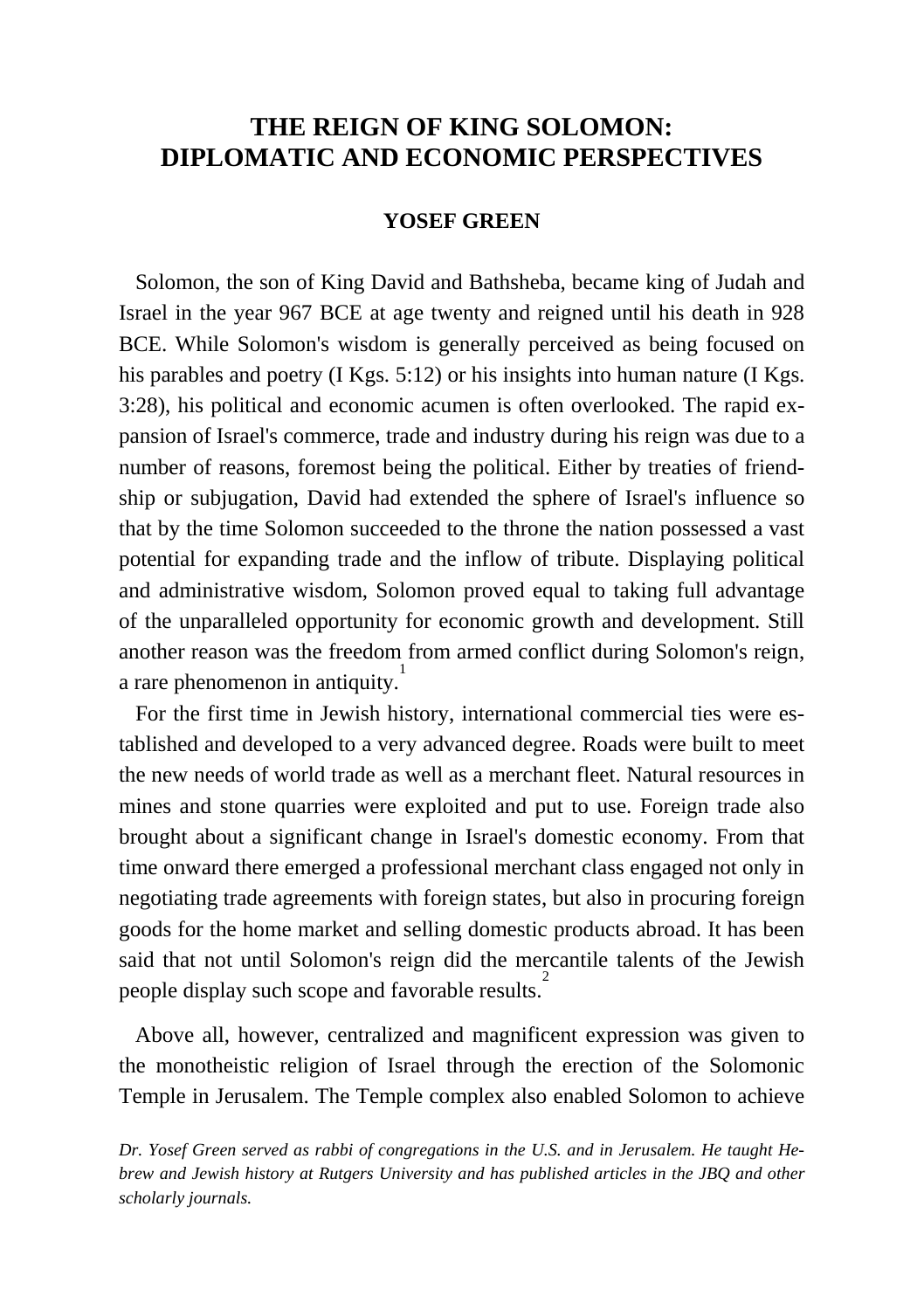legitimacy according to Near Eastern cultural expectations. The Temple's sacred precincts facilitated international trade agreements and helped broker commercial transactions, because an oath before the gods in the ancient Near East cemented political treaties as well as the terms of exchange. Moreover, it provided a sense of shared trust between partners.<sup>3</sup>

## THE PHOENICIANS

 Cognizant of both political and economic realities, Solomon realized that it was impossible to compete with the Phoenicians, who possessed the fleet, the resources, the experience and old-established connections on land and on the Mediterranean Sea. Only in collaboration with Tyre, the leading city and capital of Phoenicia, could his own economic plans be brought to fruition. The Phoenicians could not dictate the terms of this relationship, since the Israelite contribution to the partnership was Tyre's access to the inland routes as well as the manpower it provided for joint ventures. This was certainly the case when Phoenician maritime voyages originated at the Red Sea port of Eziongeber.

 In the south, Solomon's kingdom did in fact extend as far as the Red Sea, described in the Bible as *Yam Suf* (Sea of Reeds), which in all likelihood was the reason Solomon chose Ezion-geber as his seaport, in addition to the one at Joppa (Jaffa) on the Mediterranean coast. A wall about 26 feet high and in places 13 feet wide surrounded Ezion-geber, which had acquired both strategic and commercial importance. Nelson Glueck, who directed the excavations there, noted "the tremendous achievement that Ezion-geber represents, owing to the one man, namely Solomon, who possessed the vision, the strength, the authority, the organizing ability, and the resources for a project of such dimensions." 4

 The Phoenicians were experienced in the business of setting up copper furnaces and refineries. Their smelting mines in Sardinia and Spain were called *Tarshish* after the ships specially equipped for transporting ore and metal cargoes. It is recorded in I Kings  $10:22$  that the Phoenicians also built a "Tarshish fleet" for Solomon. This would point unmistakably to the type of merchant ship operating from the copper town of Ezion-geber on the Gulf of Akaba.<sup>6</sup> Hiram, king of Tyre, also sent his experienced mariners to serve in the fleet together with Solomon's men. They sailed to Ophir and brought back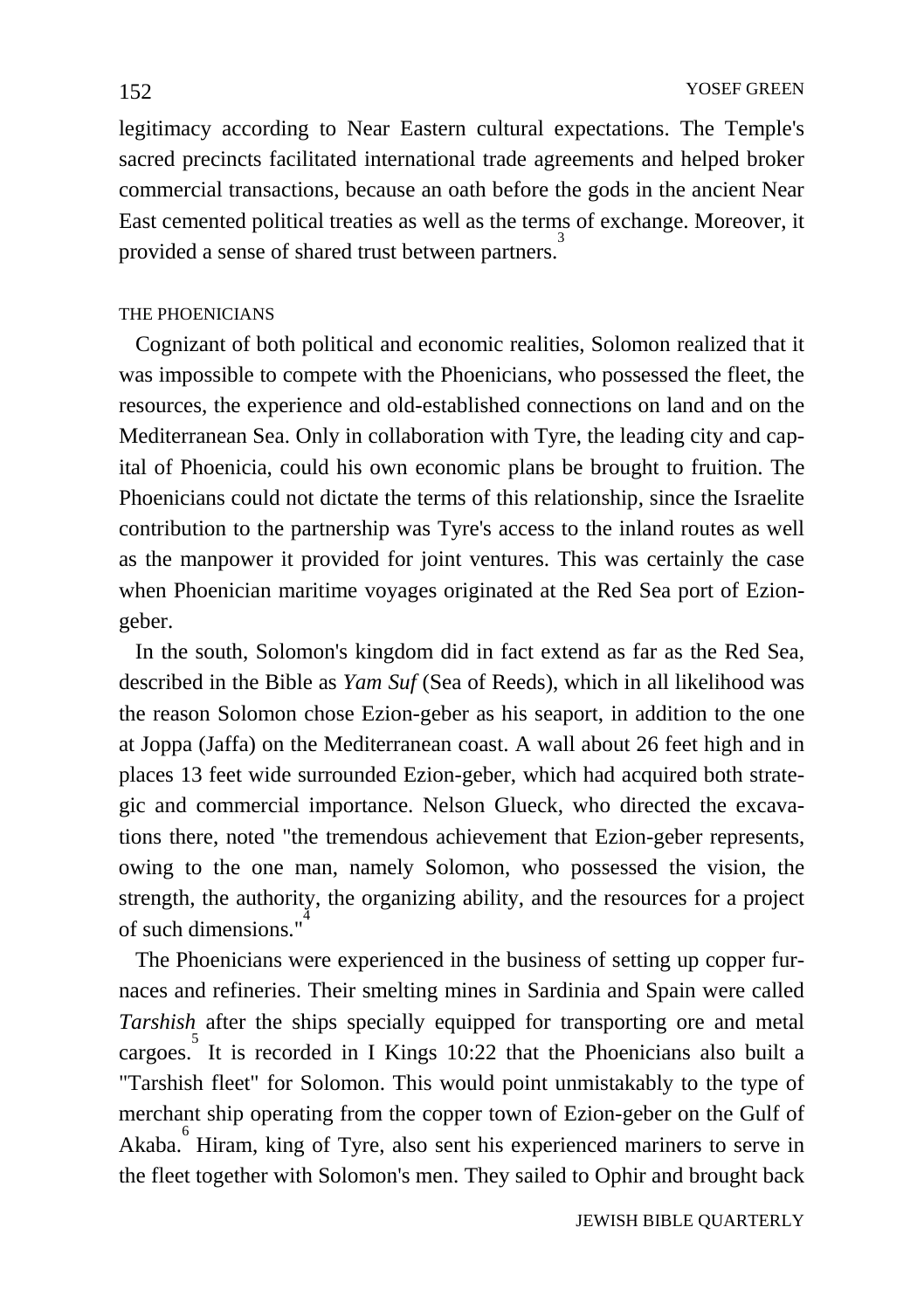420 talents of gold, which they delivered to King Solomon (I Kgs. 9:27-28). Solomon's fleet of trading ships, along with the ships of Hiram, returned once every three years from trading missions carrying gold and silver, ivory, apes and peacocks (I Kgs. 10:22).

 Solomon made Ezion-geber not only a seaport but his chief industrial city as well. Archeological excavations in that area have revealed large metal refineries built to refine copper for export after it was processed in huge smelting furnaces located in the Sinai peninsula and the Aravah, between the Dead Sea and the Red Sea. Phoenicia provided timber not only for the shipyards, but also to supply fuel for the furnaces and refineries. Clearly, an enterprise on this scale could not have been undertaken without an army of forced labor composed of indigenous as well as foreign workers.<sup>8</sup>

 From I Kings 9:28 and 10:11 we know that Solomon's Tarshish ships sailed south from Ezion-geber to Ophir, a region in the southwest corner of Arabia. This is supported by a verse in Genesis 10:29, where Ophir is mentioned as being located between Sheba and Havilah. Now in Genesis 2:11 Havilah is referred to as the land where gold can be found. If, in fact, Ophir lay close to Sheba, Solomon's commercial relations with the land of Sheba and its queen possess historical credibility.

## THE QUEEN OF SHEBA

 The biblical narrative, concerning a visit some 3,000 years ago by a nameless Queen of the Arabian kingdom of Sheba to King Solomon in Jerusalem, has been recorded for posterity in the first 13 verses of I Kings, chapter 10. Over the centuries, this story has been elaborated and retold in many languages, exciting the imagination of simple and sophisticated people alike. Yet, one may ask, is there any historical evidence whatsoever of that celebrated visit? What is known from other sources about the ancient realm of Sheba and its queens, and has archeology uncovered anything that could shed light on the Solomonic kingdom and its neighbors to the north and south?

 Sheba (Sabea) was located in the area of modern Yemen. Its capital was the town of Marib, which still exists about 60 miles north-east of San'a, high in the mountains of Yemen. The name Sheba appears as one of the sons of Joktan in Genesis 10:28, along with other South Arabian toponyms.<sup>1</sup>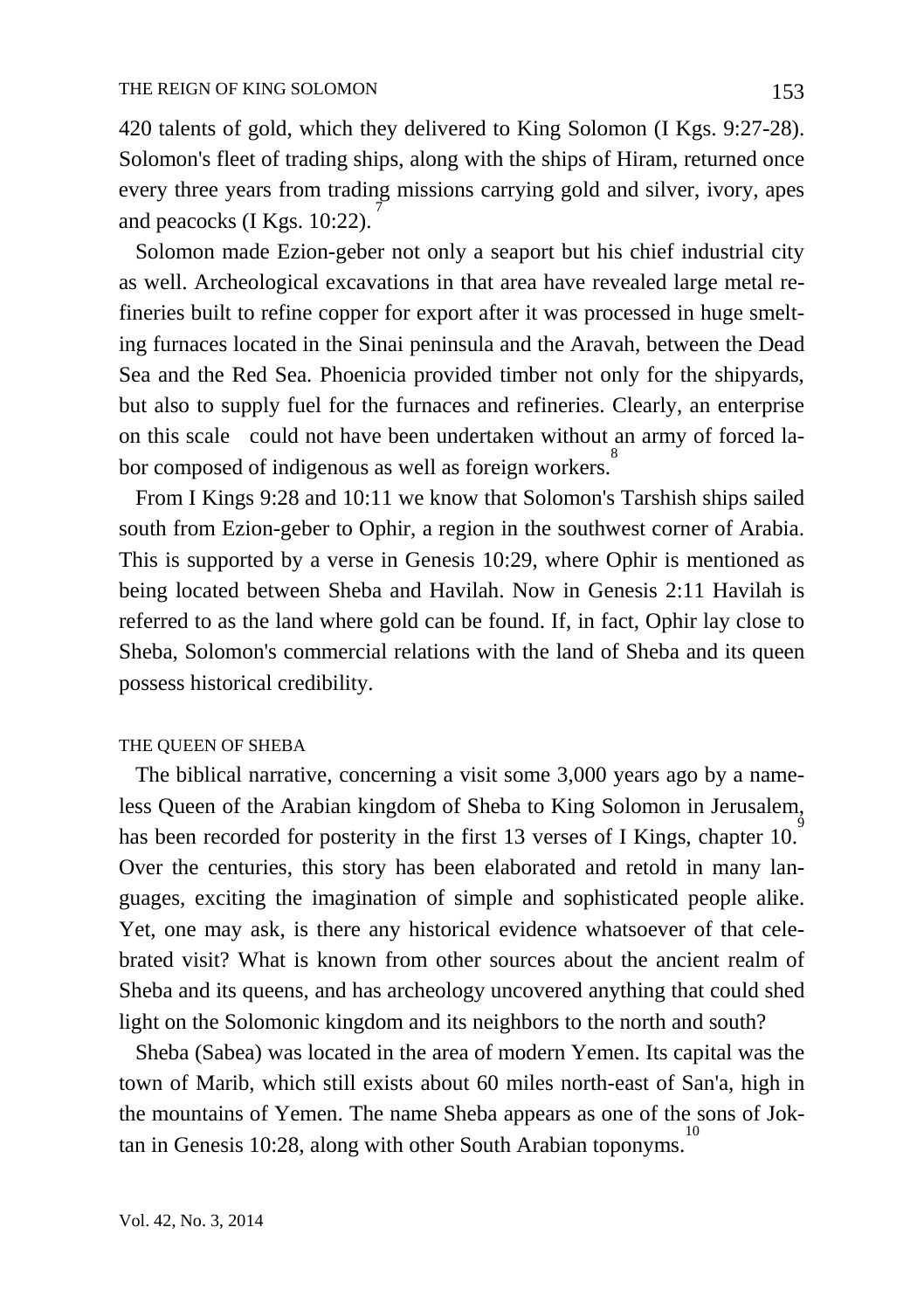During the Solomonic era, the people of Sheba were the most advanced inhabitants of Arabia. They had probably lived further north and then moved south, subduing their neighbors before uniting with them to create a state that would dominate southern Arabia, where incense, medicaments, cosmetics and spices passed through on the way between India and Africa. The social structure of Sheba's inhabitants permitted polyandry, which suggests that women enjoyed a high degree of independence and could even account for the fact that women occupied the throne. According to Josephus, the nameless Queen of Sheba in First Kings was actually called Nikaule. She ruled "Egypt and Ethiopia" and brought balsam shrubs to Jerusalem, thereby introducing Dead Sea perfumes to the Land of Israel.<sup>11</sup>

 Solomon's ships plied the Red Sea and his caravans penetrated far into Arabia. In his wide commercial outreach he must have done business – and simultaneously competed – with the famous Queen of Sheba. Her strenuous journey to Jerusalem by camel, traversing over 1,200 miles of inhospitable terrain, was almost certainly dictated by commercial interests, as well as by the pleasure of viewing Solomon's splendor and hearing his wisdom.

 The magnitude of the Queen's gift to Solomon of 120 talents of gold (v. 10) may go unnoticed by those unfamiliar with ancient weights, but when one learns that the quantity specified amounted to over four and a half tons and is today the equivalent of well over \$7,000,000, not counting the spices and precious stones, these figures are astounding. Since the sum total of the Queen's gifts to Solomon far exceeded the amount paid as an annual tax by Ammon and Moab to Assyria, one can only surmise that her visit was occasioned by a perceived threat to the commercial ties between Sheba and places along the Jordan highway and the Via Maris which had fallen under the control of Israel's King Solomon and Tyre's King Hiram. That being so, the Queen of Sheba's journey to Israel could very well have been one of the first great trade missions in world history.<sup>1</sup>

 Solomon was not a vassal of the neighboring kingdoms, as were some of his successors, but an equal who commanded respect and admiration (vv. 5, 14, etc.). Evidence of the high esteem in which Solomon and his kingdom were held was Solomon's marriage to Pharaoh's daughter (3:1), an event unique in the annals of both Israel and Egypt.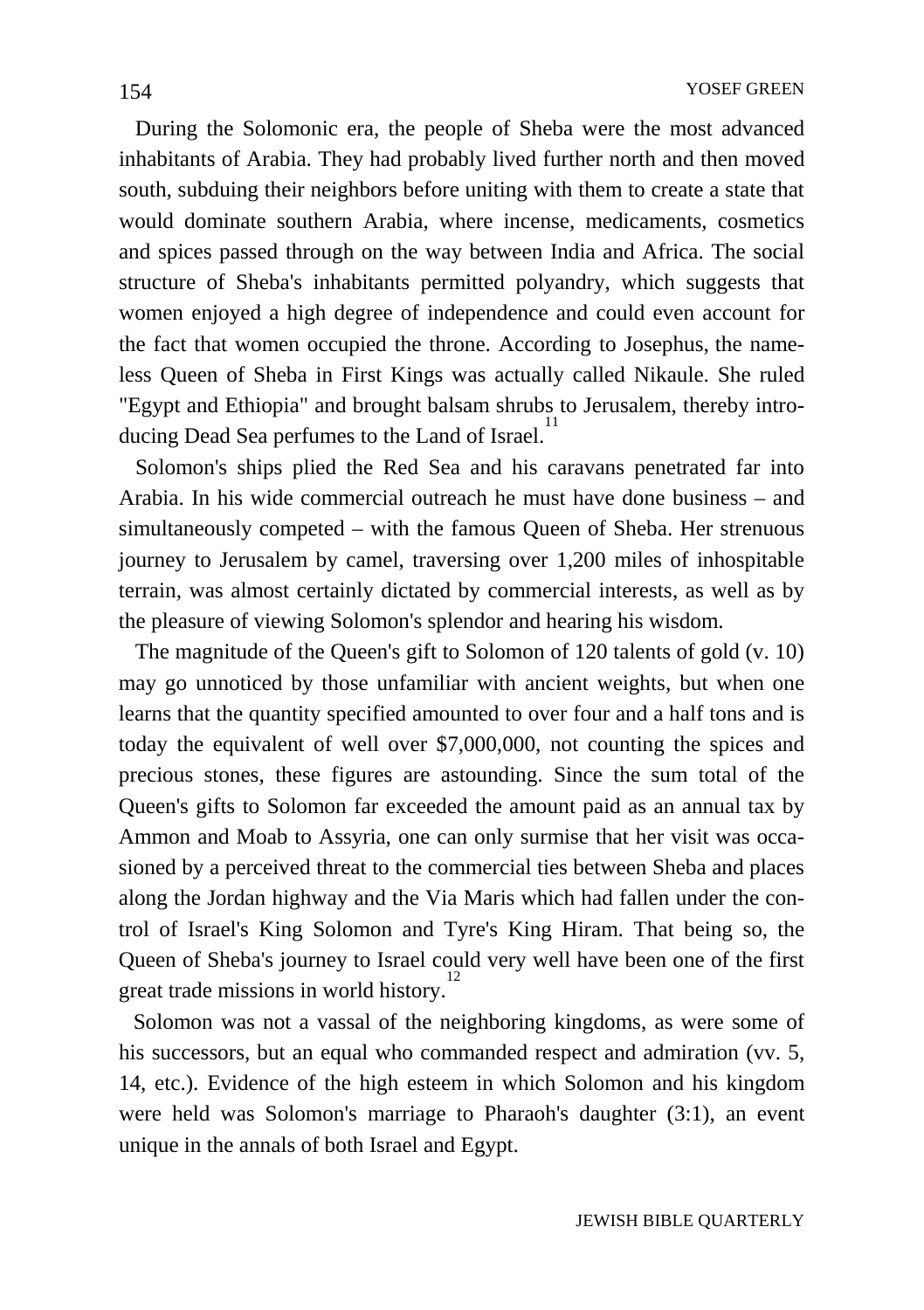Royal diplomatic marriages, as a means of cementing international relations and as a practical alternative to warfare, were a cornerstone of Solomon's foreign policy. From ancient Near Eastern records, and especially from the Amarna Letters, there is no evidence that an Egyptian princess was ever married to a foreigner. The singular exception was the marriage of Pharaoh's daughter to King Solomon! Clearly, this was not merely the cementing of an alliance, but a reflection of the real power status of the kingdom of Israel. As a wedding gift, the Egyptian ruler also gave Solomon the city of Gezer  $(9:16).$ <sup>13</sup>

 Solomon's marriage to Pharaoh's daughter inaugurated an Egyptian-Israelite détente which lasted some 20 years until the twenty-first dynasty was superseded by Shishak (c. 945 BCE), who chose to terminate Egypt's partnership with Israel. In response to Shishak's unilateral move not only did Solomon exclude Egypt from his commercial ventures, he even set up a rival cartel, bypassing the traditional Egyptian monopoly over raw materials, precious metals, and exotica imported from Africa.

 The visit of the Queen of Sheba must have taken place after Solomon's twenty-fourth year on the throne, since we are told (v. 4ff.) that he received her in his already completed palace. She came to forge commercial ties, thereby securing her hold over trade with South Arabia. Both she and Solomon, we may assume, foresaw an inevitable conflict resulting from the restoration of Egyptian trade in the Red Sea under the aggressive Pharaoh Shishak, and therefore sought to counter this threat.<sup>1</sup>

 Her visit was undoubtedly prompted by economic and political motives, but there appears to have been a social side to it as well. She arrived with an impressive retinue, including camels bearing precious items from southern Arabia as gifts for the king. Having heard of Solomon's great wisdom, the Queen aimed *to test him with hard questions* (v. 1), all of which he answered. The main purpose of her journey, however, was to conclude an amicable trade agreement, since Solomon's merchant ships had evidently made inroads in the caravan trade that the Sheban monarchy had previously controlled.

 The Queen's diplomacy and her conversations with Solomon had the desired effect (vv. 2, 10, 13). A satisfactory commercial treaty was evidently negotiated between the two sovereigns, because we are informed that *King*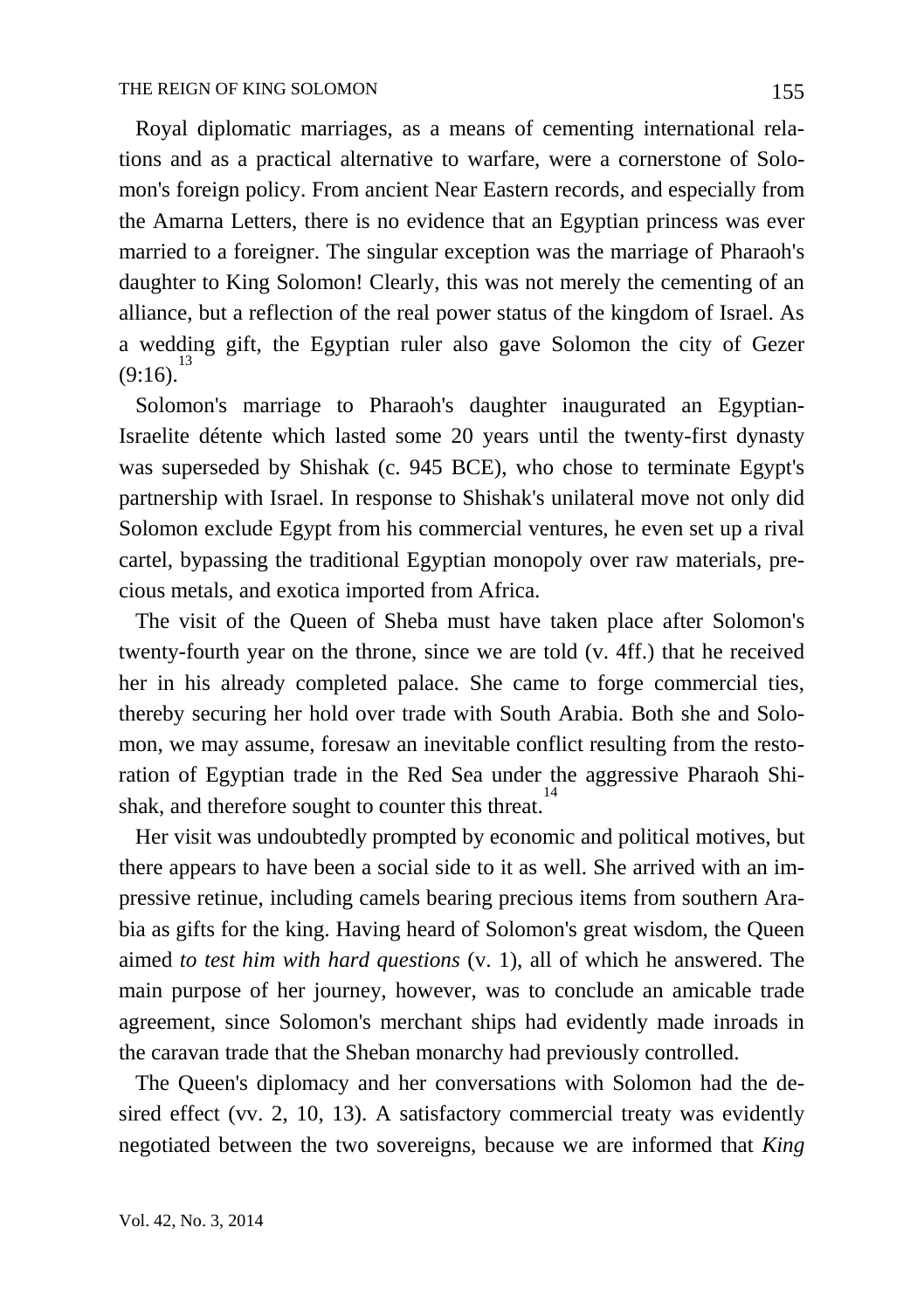*Solomon gave the Queen of Sheba everything she wished for, in addition to what* [*he*] *gave her out of his royal bounty* (v. 13).

 A story that has fired the imagination traces the ancestry of the Ethiopian kings to Menelik, a son of Solomon by the Queen of Sheba. If the Ethiopians, who immigrated to Africa from Arabia, proudly claim that their monarchs had such a biblical origin, this legend must surely be based on an historical connection between the land of Sheba and the kingdom of Solomon. *Targum Sheni* to the Book of Esther (1:2) relates in detail the Jewish legend telling how the two rulers met in Jerusalem.

### THE DECLINE

 Foremost among Solomon's extensive building projects was the Temple. It was constructed over a period of seven years with material gathered by David during his reign, supplemented by material and craftsmen from Phoenicia. The Temple's splendor is described in chapters 6-7 of First Kings. The palace complex took 13 years to complete. In addition, there was a palace for Pharaoh's daughter and shrines for the other foreign wives (11:7-8). Solomon's building projects, which included imposing fortifications in Jerusalem, Hazor, Megiddo and Gezer, drained the royal treasury.

 To pay his debt to Hiram, Solomon was obliged to give him 20 towns in the Galilee region. In order to administer the corvée and collect taxes efficiently, Solomon divided the country into twelve districts. This may have been a deliberate attempt to strengthen the central government at the expense of the established tribal hierarchy.

 Instead of securing the kingdom, Solomon's numerous diplomatic marriages paved the way, following his death, to its division and decline. It was both a national and a personal disaster. His foreign wives were allowed to continue practicing their idolatrous worship on the heights overlooking the Temple Mount – in disregard of the prohibition in Deuteronomy 7:1-5. Of the many deities to which his foreign wives turned Solomon's heart, perhaps the best known in the ancient world was Ashtoreth, *the goddess of the Sidonians*  (11:5, 33). She was a fertility goddess, known as Astarte among the Greeks and Ishtar in Babylon. Although it was his foreign wives who offered sacrifice to pagan gods at the shrines that Solomon built, chapter 11:1-13 also implicates him in this idolatry.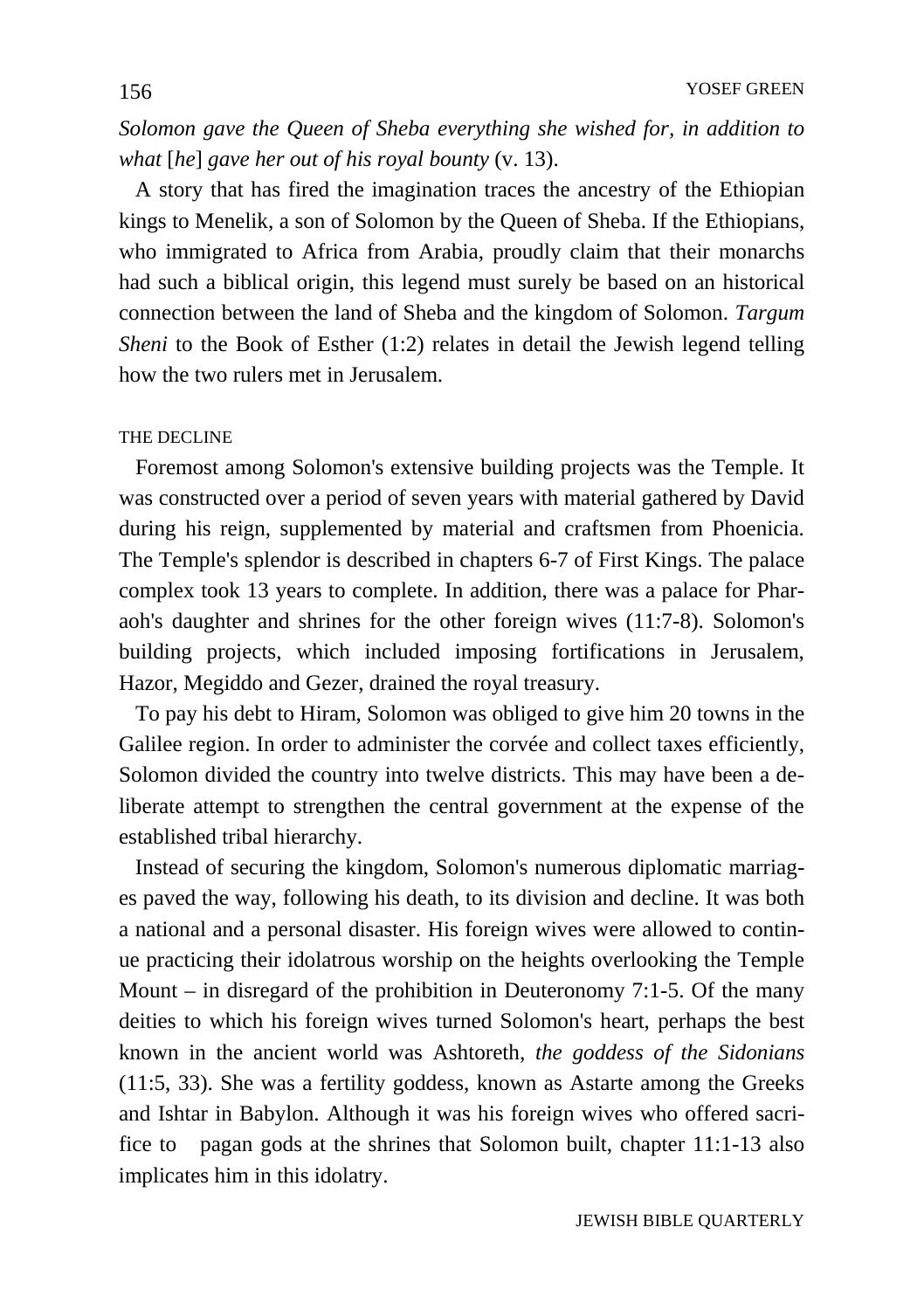Resentment of Solomon's burdensome economic measures and heathen practices (bordering on apostasy) mounted during his lifetime and culminated, after his death, in a revolt by the ten northern tribes and the dismemberment of the kingdom he had inherited from his father. Yet despite the violation of a biblical prohibition in his old age, Solomon's charismatic leadership, vision, diplomacy and commercial initiatives, surpassed by the essential timelessness of his spiritual and literary creations, have enabled Solomon to remain, after over three millennia, a towering presence in the biblical narrative and in the post-biblical writings, ancient and modern, Jewish and non-Jewish, to this very day.

 In conclusion, the reign of King Solomon depicts the recorded success and failures of an incomparable leader, administrator, builder, merchant prince and sage. Biblical tradition and scholarly reconstruction combine to portray Solomon as the economic commander of his time. He presided over an empire that took full advantage of its geostrategic position, embracing Phoenicia in the north and Arabia in the south. He contracts with Hiram of Tyre, does business with the Queen of Sheba, and provides horses for the Egyptians.<sup>1</sup> His bureaucracy sees to the construction of monumental edifices, socioeconomic reorganization, taxation and conscription, establishing an era of general and unwonted prosperity.<sup>16</sup>

 It was indeed a unique chapter in the economic history of ancient Israel, especially concerning its relations with Egypt, Phoenicia, and Sheba. According to A. Malamat, "It was the only point in history that the Holy Land ever attained primary status in international politics . . . Solomon's kingdom was the major power of its day." $17$ 

#### **NOTES**

1. D. C. Hopkins, "Solomon and Economic Reconstruction," in *The Age of Solomon*, ed. L .K. Handy (Leiden: Brill, 1997) pp. 300-311.

2. A. T. Olmstead, *History of Palestine and Syria* (Grand Rapids, MI: Baker Book House, 1931) p. 341.

3. M. Silver, "Economic Structures of Antiquity," in *Contributions in Economics and Economic History* (Westport, CT: Greenwood Pub., 1995) pp. 3-38.

4. N. Glueck, *The Other Side of the Jordan* (Boston: American Schools of Oriental Research, 1940) chap. 3, pp. 89-114.

5. H. Katzenstein, "Some Reflections on the Tarshish Ships," *Studies in Honor of Di Sabatino Moscati* (Pisa-Roma, 1997) pp. 237-248.